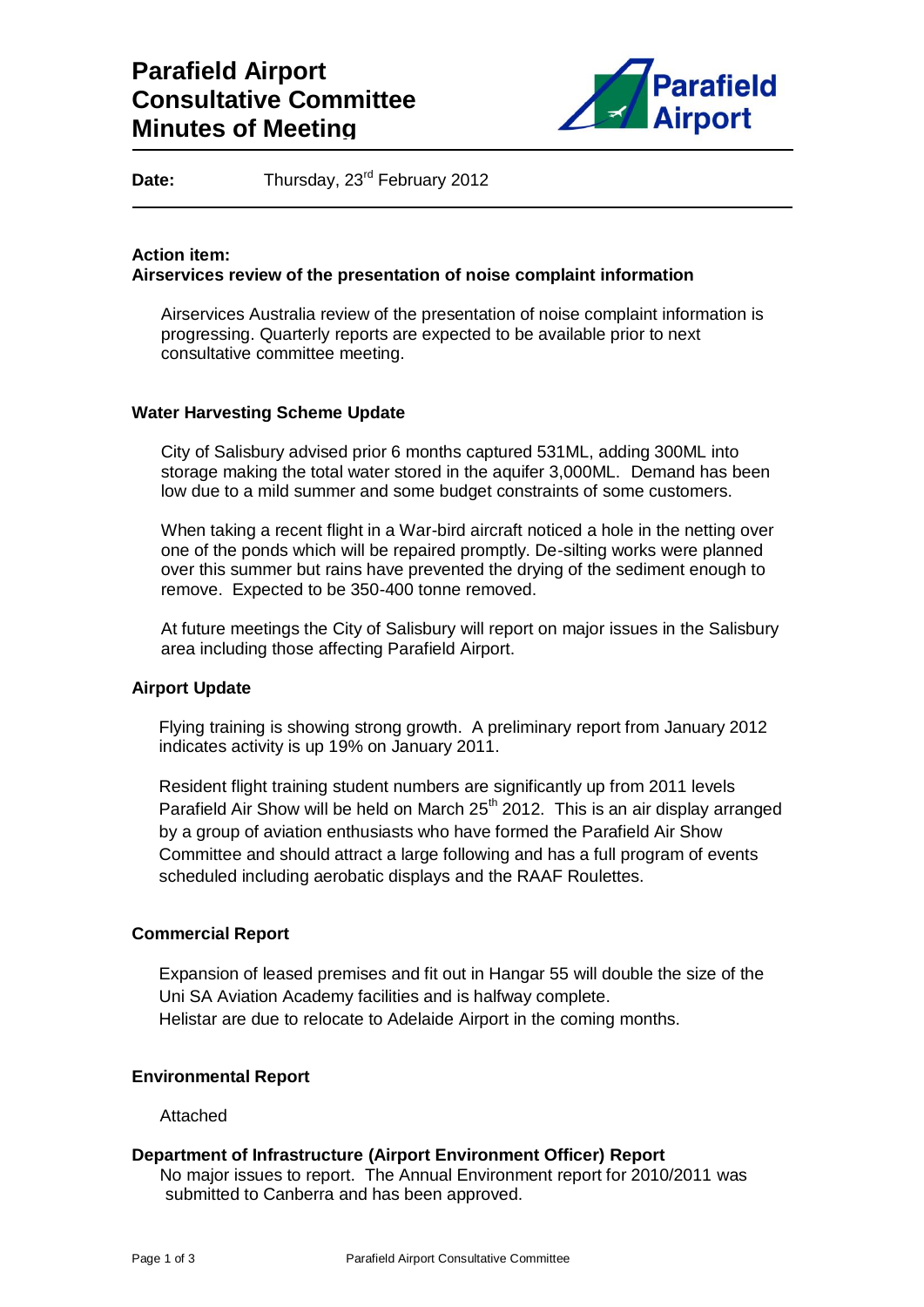One site with contamination is under approach for rectification.

# **Parafield Airport Technical Advisory Committee (PATAC)**

Review of the Noise complaint data was completed. The bulk of noise complaints were aimed at circuit flying.

The committee has continued review of the Fly Friendly Policy with no changes at this stage however have acknowledged the next step is likely to engage in community consultation.

A major upgrade to the Adelaide radar late last year has enabled 24 tracking of traffic at Parafield. This new information was used to provide spread arrival and departure tracks used for the 2031 Australian Noise Exposure Forecast (ANEF). Draft results were presented to the meeting demonstrating significantly improved forecasts over previous methods which were based on a single planned track.

### **Community and Airport Agency Update**

### **Airservices – Including Noise Inquiry Report**

Chairman advised the Airport Noise Ombudsman has offered to attend a meeting in the near future should the committee want his presence. The offer was welcomed by all present and accepted as unanimous.

Analysis of noise complaints for prior three months tabled and analysed. The increase in complaints follows seasonal trend of more suitable flying weather over the summer period as seen in previous years. Airservices advised their Noise Complaints and Information Service were aiming on providing individual responses to a number of individual complainants logging multiple complaints.

## **Flying Training Report**

FTA is installing temporary accommodation to facilitate increase in students for 2012.

Uni SA lease almost finalised and plans to increase student capability.

#### **Other/New Business**

#### **Relevant Land Use Planning Information**

City of Salisbury described how their land use planning strategy works to tie in with state planning to ensure integrated results.

State government advised the Mawson Lakes Plan Amendment report is expected to be out to all relevant agencies soon. The state representative also described a new group called the National Airports Safeguarding Advisory Group, known as NASAG, comprising of Commonwealth, State and Territory Government planning